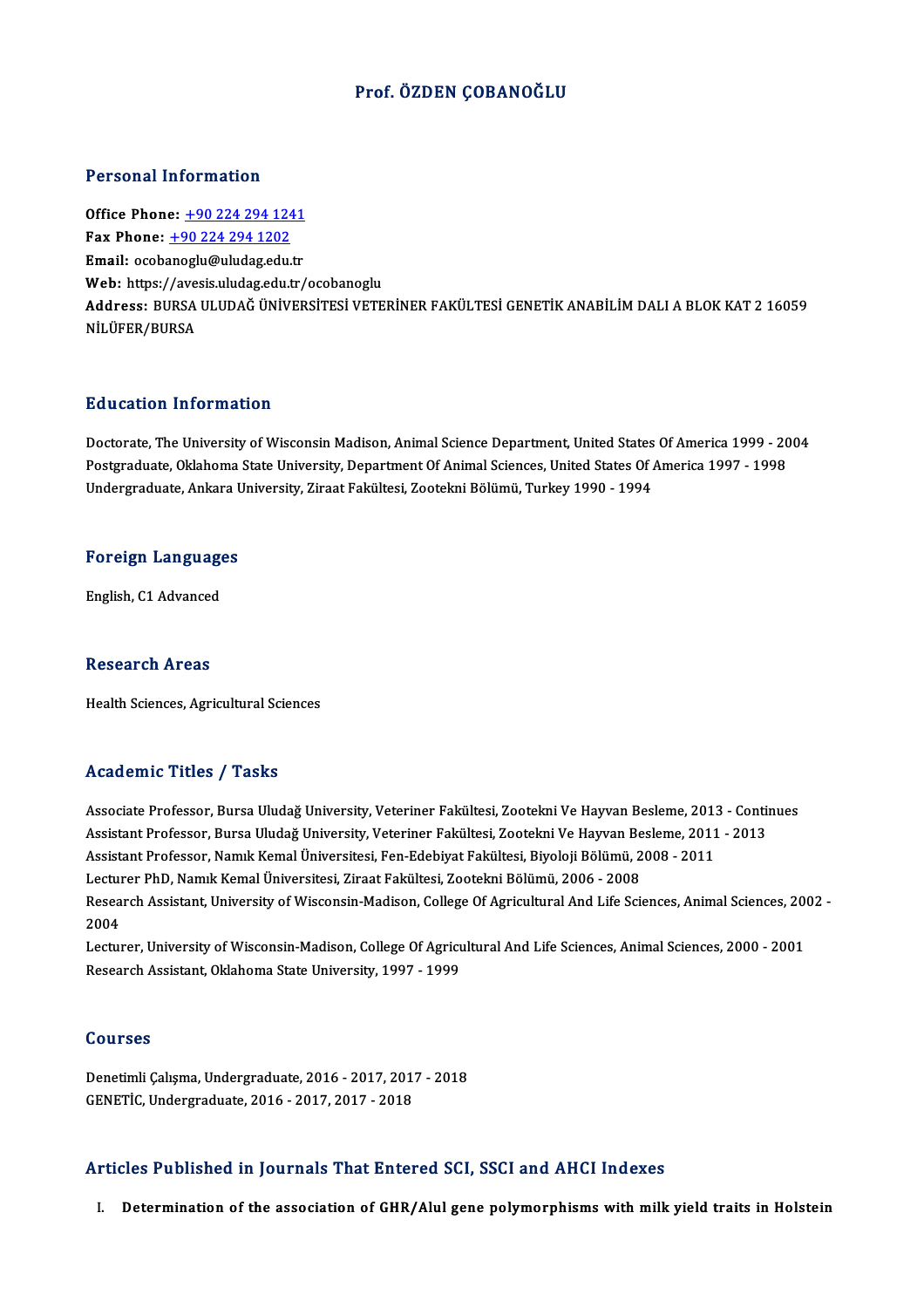and Jersey cattle raised in Turkey ÇOBANOĞLUÖ.,KUL E.,GÜRCANE.K. ,ABACI S.H. ,ÇANKAYAS. ARCHIVES ANIMAL BREEDING, vol.64, no.2, pp.417-424, 2021 (Journal Indexed in SCI) COBANOĞLU Ö., KUL E., GÜRCAN E. K. , ABACI S. H. , CANKAYA S.<br>ARCHIVES ANIMAL BREEDING, vol.64, no.2, pp.417-424, 2021 (Journal Indexed in SCI)<br>II. Genetic variation in the bovine myogenic determination factor 1 (g.782G > ARCHIVES ANIMAL BREEDING, vol.64, no.2, pp.417-424, 2021 ()<br>Genetic variation in the bovine myogenic determination<br>influence on carcass traits in Turkish Grey Steppe cattle<br>APDICLLS COPANOČLLIÖ **Genetic variation in the<br>influence on carcass tra<br>ARDIÇLI S., ÇOBANOĞLU Ö.<br>TURKISH JOURNAL OF VET** influence on carcass traits in Turkish Grey Steppe cattle<br>ARDIÇLI S., ÇOBANOĞLU Ö.<br>TURKISH JOURNAL OF VETERINARY & ANIMAL SCIENCES, vol.45, no.3, pp.380-387, 2021 (Journal Indexed in SCI)<br>Constis Bolymornhism of STAT1 and ARDIÇLI S., ÇOBANOĞLU Ö.<br>TURKISH JOURNAL OF VETERINARY & ANIMAL SCIENCES, vol.45, no.3, pp.380-387, 2021 (Journal Indexed in SCI)<br>III. Genetic Polymorphism of STAT1 and STAT5A Genes in Holstein, Jersey, and Indigenous TURKISH JC<br>Genetic Po<br>in Turkey<br>CORANOČI ÇOBANOĞLUÖ.,KulE.,ABACI S.H. ,GÜRCANE.K. ,ÇANKAYAS. i<mark>n Turkey</mark><br>ÇOBANOĞLU Ö., Kul E., ABACI S. H. , GÜRCAN E. K. , ÇANKAYA S.<br>KAFKAS UNIVERSITESI VETERINER FAKULTESI DERGISI, vol.26, no.2, pp.255-262, 2020 (Journal Indexed in SCI)<br>Determination of the senetis polymorphism f COBANOĞLU Ö., Kul E., ABACI S. H. , GÜRCAN E. K. , ÇANKAYA S.<br>KAFKAS UNIVERSITESI VETERINER FAKULTESI DERGISI, vol.26, no.2, pp.255-262, 2020 (Journal Indexed in S<br>IV. Determination of the genetic polymorphism for DGAT KAFKAS UNIVERSIT<br>Determination of<br>breeds of Turkey IV. Determination of the genetic polymorphism for DGAT1 gene in Holstein, Jersey and native cattle<br>breeds of Turkey<br>Gurcan E.K., Cobanoglu Ö., Kul E., Abaci H. S., Cankaya S. breeds of Turkey<br>Gurcan E. K. , Cobanoglu Ö., Kul E., Abaci H. S. , Cankaya S.<br>INDIAN JOURNAL OF ANIMAL RESEARCH, vol.53, no.2, pp.146-150, 2019 (Journal Indexed in SCI)<br>INELUENCE OF SOME ENVURONMENTAL EACTORS ON MILLY VIE Gurcan E. K. , Cobanoglu Ö., Kul E., Abaci H. S. , Cankaya S.<br>INDIAN JOURNAL OF ANIMAL RESEARCH, vol.53, no.2, pp.146-150, 2019 (Journal Indexed in SCI)<br>V. INFLUENCE OF SOME ENVIRONMENTAL FACTORS ON MILK YIELD AND MILK COM INDIAN JOURNAL C<br>I<mark>NFLUENCE OF S</mark>ON<br>IN JERSEY COWS<br>CORANOČIJI Ö. KV INFLUENCE OF SOME ENVIRONMENTAL FACTORS ON MILK YIEL<br>IN JERSEY COWS<br>ÇOBANOĞLU Ö., Kul E., GÜRCAN E. K. , ÇANKAYA S., ABACI S. H. , Ulker M.<br>ERESENIUS ENVIRONMENTAL BULLETIN 112.38. R. 9. D.R 6516, 6529, 20 IN JERSEY COWS<br>ÇOBANOĞLU Ö., Kul E., GÜRCAN E. K. , ÇANKAYA S., ABACI S. H. , Ulker M.<br>FRESENIUS ENVIRONMENTAL BULLETIN, vol.28, no.9, pp.6516-6520, 2019 (Journal Indexed in SCI)<br>Fffects of lastation month and sesson on te COBANOĞLU Ö., Kul E., GÜRCAN E. K. , ÇANKAYA S., ABACI S. H. , Ulker M.<br>FRESENIUS ENVIRONMENTAL BULLETIN, vol.28, no.9, pp.6516-6520, 2019 (Journal Indexed in SCI)<br>VI. Effects of lactation month and season on test-day milk FRESENIUS ENVIRONMENTAL BULLETIN, vol.28, no.9, pp.6516-652<br>Effects of lactation month and season on test-day milk yield<br>Cobanoglu O., Gurcan E. K. , Cankaya S., KUL E., Abaci S. H. , Ulker M.<br>INDIAN JOUPNAL OF ANIMAL PESE Effects of lactation month and season on test-day milk yield and milk components in H<br>Cobanoglu O., Gurcan E. K. , Cankaya S., KUL E., Abaci S. H. , Ulker M.<br>INDIAN JOURNAL OF ANIMAL RESEARCH, vol.51, no.5, pp.952-955, 201 Cobanoglu O., Gurcan E. K. , Cankaya S., KUL E., Abaci S. H. , Ulker M.<br>INDIAN JOURNAL OF ANIMAL RESEARCH, vol.51, no.5, pp.952-955, 2017 (Journal Indexed in SCI)<br>VII. Determination of Body Weight-Age Relationship by Non-L INDIAN JOURNAL OF ANIMAL RESEAR<br>Determination of Body Weight-Age<br>GÜRCAN E. K. , ÇOBANOĞLU Ö., Genc S.<br>JOURNAL OF ANIMAL AND VETERINAL Determination of Body Weight-Age Relationship by Non-Linear Models in Japanese Quail<br>GÜRCAN E. K. , ÇOBANOĞLU Ö., Genc S.<br>JOURNAL OF ANIMAL AND VETERINARY ADVANCES, vol.11, no.3, pp.314-317, 2012 (Journal Indexed in SCI)<br>E GÜRCAN E. K. , ÇOBANOĞLU Ö., Genc S.<br>JOURNAL OF ANIMAL AND VETERINARY ADVANCES, vol.11, no.3, pp.314-317, 2012 (Journal Indexed in SCI)<br>VIII. Erythrocyte potassium and glutathione polymorphism determination in Saanen x JOURN<br><mark>Eryth</mark>i<br>goats<br>CÜPC4 Erythrocyte potassium and glutathi<br>goats<br>GÜRCAN E. K. , ÇOBANOĞLU Ö., Kose M.<br>AERICAN IQURNAL OF PIOTECHNOLOC goats<br>GÜRCAN E. K. , ÇOBANOĞLU Ö., Kose M.<br>AFRICAN JOURNAL OF BIOTECHNOLOGY, vol.10, no.38, pp.7534-7540, 2011 (Journal Indexed in SCI)<br>Determination of Eruthroeute Petessium and Clutathione Pelumernhism in Seanen, Meltes GÜRCAN E. K. , ÇOBANOĞLU Ö., Kose M.<br>AFRICAN JOURNAL OF BIOTECHNOLOGY, vol.10, no.38, pp.7534-7540, 2011 (Journal Indexed in SCI)<br>IX. Determination of Erythrocyte Potassium and Glutathione Polymorphism in Saanen, Malte AFRICAN JOURNAL OF<br>Determination of Experience<br>Turkish Hair Goats<br>CORANOČI U Ö-CÜRC ÇOBANOĞLUÖ.,GÜRCANE.K. ,PalaA. Turkish Hair Goats<br>ÇOBANOĞLU Ö., GÜRCAN E. K. , Pala A.<br>JOURNAL OF ANIMAL AND VETERINARY ADVANCES, vol.10, no.14, pp.1817-1823, 2011 (Journal Indexed in SCI)<br>Refined manning of twinning nate quantitative trait logi on hovi COBANOĞLU Ö., GÜRCAN E. K. , Pala A.<br>JOURNAL OF ANIMAL AND VETERINARY ADVANCES, vol.10, no.14, pp.1817-1823, 2011 (Journal Indexed in SO.<br>X. Refined mapping of twinning-rate quantitative trait loci on bovine chromosome 5 a JOURNAL OF ANIMAL AND VETERINARY ADVANCES, vol.10, no.14,<br>Refined mapping of twinning-rate quantitative trait loci on<br>insulin-like growth factor-1 as a positional candidate gene<br>kim E – Shi Y CORANOČLU Ö. Weigel K. Berger X. Refined mapping of twinning-rate quantitative trait loci on bovine chromosome 5 and analysis of insulin-like growth factor-1 as a positional candidate gene<br>Kim E. - , Shi X., ÇOBANOĞLUÖ., Weigel K., Berger P. J. , Kirkp JOURNAL OF ANIMAL SCIENCE, vol.87, no.3, pp.835-843, 2009 (Journal Indexed in SCI) Kim E. - , Shi X., ÇOBANOĞLU Ö., Weigel K., Berger P. J. , Kirkpatrick B. W.<br>JOURNAL OF ANIMAL SCIENCE, vol.87, no.3, pp.835-843, 2009 (Journal Indexed in SCI)<br>XI. Anatolian water buffaloes husbandry in Turkey: Preliminary JOURNAL OF ANIMAL SCIENCE, vol.87, no.3, pp.835-843, 2009 (Journal Indexed in S<br>Anatolian water buffaloes husbandry in Turkey: Preliminary results on so<br>Soysal M., Tuna Y., Gurcan E., Ozkan E., Kok S., Castellano N., Coban Anatolian water buffaloes husbandry in Turkey: Preliminary results on somatic characterization<br>Soysal M., Tuna Y., Gurcan E., Ozkan E., Kok S., Castellano N., Cobanoglu Ö., Barone C.<br>Italian Journal of Animal Science, vol. Soysal M., Tuna Y., Gurcan E., Ozkan E., Kok S., Castellano N., Cobanoglu Ö., Barone C.<br>Italian Journal of Animal Science, vol.6, no.SUPPL. 2, pp.1302-1307, 2007 (Journal Indexed in SCI Expanded)<br>XII. Effects of the signal Italian Journal of Animal Science,<br>Effects of the signal transduc<br>traits in Holstein dairy cattle<br>Cebanegly Ö. Zeiteun L. Chang V. Effects of the signal transducer and activator of tran<br>traits in Holstein dairy cattle<br>Cobanoglu Ö., Zaitoun I., Chang Y. M. , Shook G. E. , Khatib H.<br>JOUPMAL OF DAIRY SCIENCE vol 80, no 11, np 4422, 4427, 1 traits in Holstein dairy cattle<br>Cobanoglu Ö., Zaitoun I., Chang Y. M. , Shook G. E. , Khatib H.<br>JOURNAL OF DAIRY SCIENCE, vol.89, no.11, pp.4433-4437, 2006 (Journal Indexed in SCI)<br>Conome sereen for twinning rate OTL in fo Cobanoglu Ö., Zaitoun I., Chang Y. M. , Shook G. E. , Khatib H.<br>JOURNAL OF DAIRY SCIENCE, vol.89, no.11, pp.4433-4437, 2006 (Journal Indexed in SCI)<br>XIII. Genome screen for twinning rate QTL in four North American Holstein JOURNAL OF DAIRY SCIENCE, vol.89, n<br>Genome screen for twinning rate<br>Cobanoglu Ö., Berger P., Kirkpatrick B.<br>ANIMAL CENETICS vol.26, no.4, np.30. Genome screen for twinning rate QTL in four North American Hols<br>Cobanoglu Ö., Berger P., Kirkpatrick B.<br>ANIMAL GENETICS, vol.36, no.4, pp.303-308, 2005 (Journal Indexed in SCI) ANIMAL GENETICS, vol.36, no.4, pp.303-308, 2005 (Journal Indexed in SCI)<br>Articles Published in Other Journals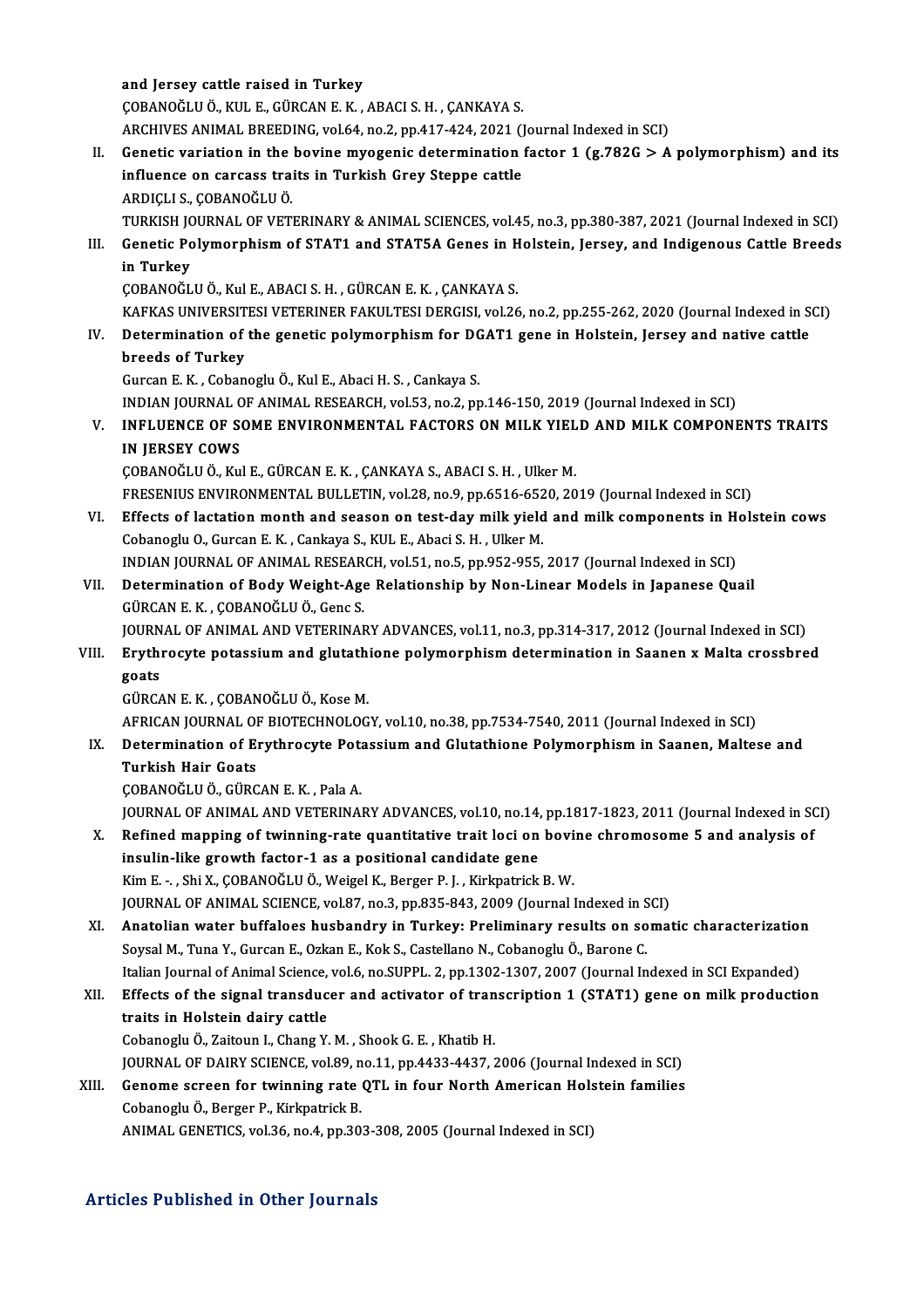| L     | The Influence of Calving Year on Milk and Milk Components in Dairy Cattle<br>ÇOBANOĞLU Ö., KUL E.                          |
|-------|----------------------------------------------------------------------------------------------------------------------------|
|       | Uludağ Üniversitesi Veteriner Fakültesi Dergisi, vol.38, no.1, pp.29-34, 2019 (Refereed Journals of Other<br>Institutions) |
| Н.    | Türkiye'de Yetiştirilen Bazı Sığır Irklarında GHR Geni Bakımından Genetik Çeşitlilik<br>ÇOBANOĞLU Ö.                       |
|       | Turkish JAF Sci.Tech., vol.6, no.10, pp.1329-1333, 2018 (Refereed Journals of Other Institutions)                          |
| III.  | Evaluating Methods for Analyzing Amino Acid Sequence from Database<br><b>COBANOĞLU Ö</b>                                   |
|       | Uludağ Üniversitesi Veteriner Fakültesi Dergisi, vol.36, no.2, pp.15-18, 2018 (Refereed Journals of Other<br>Institutions) |
| IV.   | Determination of Betalactoglobulin gene polymorphism in Kıvırcık sheep                                                     |
|       | GÜRCAN E.K., ÇOBANOĞLU Ö., ALMAZ E.                                                                                        |
|       | Black Sea Journal of Engineering ans Science, vol.1, no.1, pp.13-17, 2018 (Refereed Journals of Other Institutions)        |
| V.    | The detection of STAT1 gene influencing milk related traits in Turkish Holstein and Jersey cows                            |
|       | ÇOBANOĞLU Ö., GÜRCAN E. K., ÇANKAYA S., KUL E., ABACI H. S.                                                                |
|       | Journal of Agricultural Science and Technology A, no.6, pp.261-269, 2016 (Refereed Journals of Other Institutions)         |
| VI.   | Jersey İneklerinde STAT5A Geninin Süt Verimi ve Bileşenleri Üzerine Etkisinin Araştırılması                                |
|       | ÇANKAYA S., ÜLKER M., ÇOBANOĞLU Ö., GÜRCAN E. K., KUL E., ABACI H. S.                                                      |
|       | Türk Tarım - Gıda Bilim ve Teknoloji Dergisi, vol.2, no.6, pp.289-295, 2014 (Refereed Journals of Other<br>Institutions)   |
| VII.  | Genetik Markörler ve Hayvancılıkta Çeşitli Uygulamaları                                                                    |
|       | ÇOBANOĞLU Ö.                                                                                                               |
|       | HASAD Hayvancılık Dergisi, vol.27, 2012 (Other Refereed National Journals)                                                 |
| VIII. | Japon Bıldırcınlarında Coturnix coturnix japonica Çıkım Ağırlığı ve Boyu ile Canlı Ağırlık Performansı                     |
|       | Arasındaki İlişkiler                                                                                                       |
|       | GÜRCAN E. K., ÇOBANOĞLU Ö.                                                                                                 |
|       | YYU J. Agr. Sci., vol.22, no.2, pp.85-90, 2012 (Other Refereed National Journals)                                          |
| IX    | Twinning in Cattle Desirable or Undesirable                                                                                |
|       | ÇOBANOĞLU Ö.                                                                                                               |
|       | Uludag Univ. Journal of Biological Environmental Sciences (JBES), vol.4, no.10, pp.1-8, 2010 (Refereed Journals of         |
|       | Other Institutions)                                                                                                        |
|       |                                                                                                                            |

### Books&Book Chapters

ooks & Book Chapters<br>I. The Incidence of Ovulation and Detection of Genes Associated with Ovulation and Twinning Rates in<br>I ivestask The Incide<br>Livestock<br>CORANOČL The Incidence<br>Livestock<br>ÇOBANOĞLU Ö.<br>in: Povine Scien

Li**vestock**<br>ÇOBANOĞLU Ö.<br>in: Bovine Science, Dr. Muhammad Abubakar, National Veterinary Laboratory, Pakistan, Editor, IntechOpen<br>Limited, Londen, pp.1, 22, 2021 ÇOBANOĞLU Ö.<br>in: Bovine Science, Dr. Muhamm<br>Limited, London, pp.1-23, 2021

# Limited, London, pp.1-23, 2021<br>Refereed Congress / Symposium Publications in Proceedings

- efereed Congress / Symposium Publications in Proceedings<br>I. JERSEY IRKI İNEKLERDE YAĞ ASİDİ BAĞLAYICI PROTEİN 4 VE ÇÖZÜNMÜŞ MADDE TAŞIYICI AİLESİ<br>27 ÜYE 3 CENLERININ SÜT VERIMİ VE KOMPOZISYONUNA ETKİSİ 200 döngi össey oymposium i ustrodusing in i toccounigs<br>JERSEY IRKI İNEKLERDE YAĞ ASİDİ BAĞLAYICI PROTEİN 4 VE ÇÖ:<br>27 ÜYE 3 GENLERİNİN SÜT VERİMİ VE KOMPOZİSYONUNA ETKİSİ JERSEY IRKI İNEKLERDE YAĞ ASİDİ B<br>27 ÜYE 3 GENLERİNİN SÜT VERİMİ VI<br>Ardıçlı S., Çobanoğlu Ö., Şentürk N., Ünlü S.<br>Lillusal Biyaleijl: Bilimlar Kangresi, İstanb 27 ÜYE 3 GENLERİNİN SÜT VERİMİ VE KOMPOZİSYONUNA ETKİSİ<br>Ardıçlı S., Çobanoğlu Ö., Şentürk N., Ünlü S.<br>I. Ulusal Biyolojik Bilimler Kongresi, İstanbul, Turkey, 16 - 18 December 2021, vol.1, pp.5 Ardıçlı S., Çobanoğlu Ö., Şentürk N., Ünlü S.<br>I. Ulusal Biyolojik Bilimler Kongresi, İstanbul, Turkey, 16 - 18 December 2021, vol.1, pp.5<br>II. The Analysis of the Genetic Variation and the Assessment of Population Genet
- I. Ulusal Biyolojik Bilimler Kongresi, İstanbul, Turkey, 16 18 December 2021, vol.1, pp.5<br>The Analysis of the Genetic Variation and the Assessment of Population Genetics and Diversity in<br>Bovine Annexin A9, Insulin-like G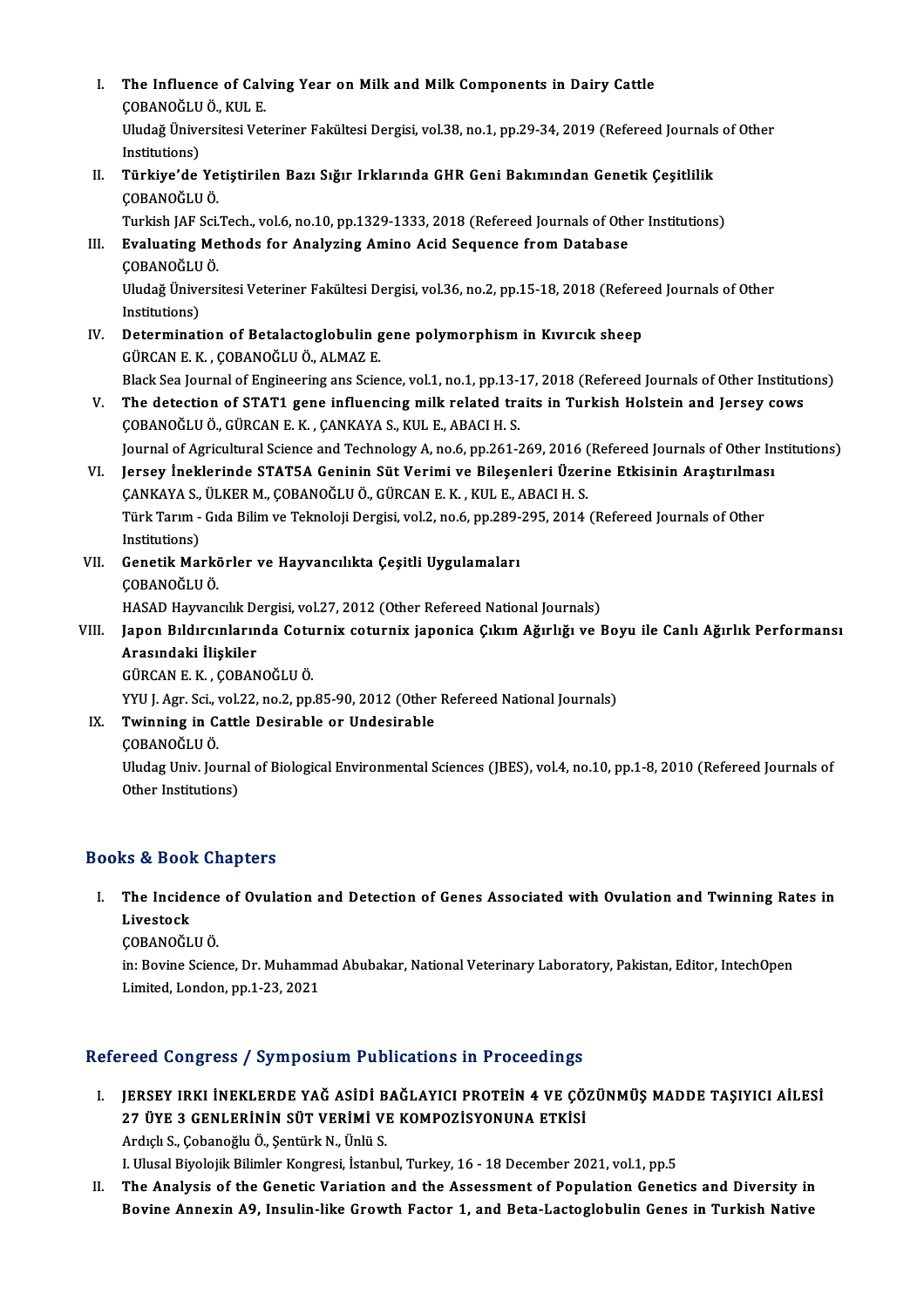#### Cattle Breeds

ArdıçlıS.,ÇobanoğluÖ.

II. International Congress of the Turkish Journal of Agriculture - Food Science and Technology (TURJAF 2021), Ardıçlı S., Çobanoğlu Ö.<br>II. International Congress of the Turkish Journal of Agriculture ·<br>Gazimagusa, Cyprus (Kktc), 25 - 29 October 2021, vol.1, pp.1-2<br>SCREENING FOR GALWAY MUTATION (EECYC), IN KIVIR

# III. SCREENING FOR GALWAY MUTATION (FECXG) IN KIVIRCIK BREED<br>Cobanoğlu Ö., Ardıçlı S. Gazimagusa, Cyprus (K<br>SCREENING FOR GAI<br>Çobanoğlu Ö., Ardıçlı S.<br>V. International Cenere

SCREENING FOR GALWAY MUTATION (FECXG) IN KIVIRCIK BREED<br>Çobanoğlu Ö., Ardıçlı S.<br>V. International Congress on Domestic Animal Breeding, Genetics and Husbandry - 2021 (ICABGEH-21), Odessa,<br>Ultraine 27, 20 Sentember 2021, ve Çobanoğlu Ö., Ardıçlı S.<br>V. International Congress on Domestic Animal Bre<br>Ukraine, 27 - 30 September 2021, vol.1, pp.45-48<br>EEEECTS OF SLAUCHTER WELCHT ON SOME V. International Congress on Domestic Animal Breeding, Genetics and Husbandry - 2021 (ICABGEH-21), Odessa,<br>Ukraine, 27 - 30 September 2021, vol.1, pp.45-48<br>IV. EFFECTS OF SLAUGHTER WEIGHT ON SOME CARCASS CHARACTERISTICS AN

## Ukraine, 27 - 30 September 2021, vol.1, pp.45-48<br>EFFECTS OF SLAUGHTER WEIGHT ON SOME CAI<br>ANGUS BULLS RAISED IN TURKEY CONDITIONS EFFECTS OF SLAUGH<br>ANGUS BULLS RAISE<br>Ardıçlı S., Çobanoğlu Ö.<br>V. International Congre ANGUS BULLS RAISED IN TURKEY CONDITIONS<br>Ardıçlı S., Çobanoğlu Ö.<br>V. International Congress on Domestic Animal Breeding, Genetics and Husbandry - 2021 (ICABGEH-21), Odessa,

Ardıçlı S., Çobanoğlu Ö.<br>V. International Congress on Domestic Animal Breeding, G.<br>Ukraine, 27 September - 30 October 2021, vol.1, pp.40-44<br>VARIATION OF CALRAIN CENOTYPES IN TURKISH C

## V. VARIATION OF CALPAIN GENOTYPES IN TURKISH GREY STEPPE AND ANATOLIAN BLACK BULLS Ukraine, 27 September<br>VARIATION OF CALP<br>Ardıçlı S., Çobanoğlu Ö.<br>III. International Agrim Ardıçlı S., Çobanoğlu Ö.

III. International Agricultural, Biological & Life Science Conference, Edirne, Turkey, 1 - 03 September 2021, vol.1, pp. 121

## VI. ANALYSIS OF THE g.332G>A MUTATION IN EXON 3 OF OVINE LEPTIN GENE IN KIVIRCIK BREED ARDIÇLI S.,ÇOBANOĞLUÖ. ANALYSIS OF THE g.332G>A MUTATION IN EXON 3 OF OVINE LEPTIN GENE IN KIVIRCIK BRI<br>ARDIÇLI S., ÇOBANOĞLU Ö.<br>III. International Agricultural, Biological &amp; Life Science Conference (AGBIOL 2021), Edirne, Turkey, 01<br>Santa

ARDIÇLI S., ÇOBANOĞLU<br>III. International Agricultu<br>September 2021, pp.123<br>Analysis of the 5.3336 III. International Agricultural, Biological & Life Science Conference (AGBIOL 2021), Edirne<br>September 2021, pp.123<br>VII. Analysis of the g.332G>A mutation in exon 3 of ovine leptin gene in Kıvırcık breed<br>Ardıclı S. Coba

# September 2021, pp.12<br>**Analysis of the g.332**<br>Ardıçlı S., Çobanoğlu Ö.<br>III. International Arriqu

VII. Analysis of the g.332G>A mutation in exon 3 of ovine leptin gene in Kıvırcık breed<br>Ardıçlı S., Çobanoğlu Ö.<br>III. International Agricultural, Biological & Life Science Conference, Edirne, Turkey, 1 - 03 September 2021, Ardıçlı S<br>III. Inter<br>pp.123<br>Evaluai III. International Agricultural, Biological & Life Science Conference, Edirne, Turkey, 1 - 03 September 2021, vol.<br>
pp.123<br>
VIII. Evaluation of the genotypic distribution and population genetic structure of MyoD1 g.782G&gt

# pp.123<br>Evaluation of the genotypic distribution and popula<br>polymorphism in Turkish Grey Steppe cattle breed.<br>ARDICUS CORANOČULÖ Evaluation of the genoty<br>polymorphism in Turkis<br>ARDIÇLI S., ÇOBANOĞLU Ö.<br>International Eurasian Cont

polymorphism in Turkish Grey Steppe cattle breed.<br>ARDIÇLI S., ÇOBANOĞLU Ö.<br>International Eurasian Conference on Biotechnology and Biochemistry (BioTechBioChem 2020), Ankara, Turkey,<br>16, 18 Desember 2020, pp.67. ARDIÇLI S., ÇOBANOĞLU Ö.<br>International Eurasian Confere<br>16 - 18 December 2020, pp.67<br>Evaluation of the senaturia International Eurasian Conference on Biotechnology and Biochemistry (BioTechBioChem 2020), Ankara, Tu<br>16 - 18 December 2020, pp.67<br>IX. Evaluation of the genotypic distribution and population genetic structure of MyoD1 g.78

# 16 - 18 December 2020, pp.67<br>Evaluation of the genotypic distribution and popular<br>polymorphism in Turkish Grey Steppe cattle breed<br>Ardish S. Cobaneğlu Ö Evaluation of the ge<mark>r</mark><br>polymorphism in Tui<br>Ardıçlı S., Çobanoğlu Ö.<br>International Eurogian

polymorphism in Turkish Grey Steppe cattle breed<br>Ardıçlı S., Çobanoğlu Ö.<br>International Eurasian Conference on Biotechnology and Biochemistry (BioTechBioChem 2020), Ankara, Turkey,<br>16, 18 Desember 2020, vol.1, no.218, np.6 Ardıçlı S., Çobanoğlu Ö.<br>International Eurasian Conference on Biotecl<br>16 - 18 December 2020, vol.1, no.218, pp.68<br>Petermination of AA NAT 5000 polymon 16 - 18 December 2020, vol 1, no 218, pp.68

# X. Determination of AA-NAT gene polymorphismin purebred Kivircik sheep breed. Determination of AA-NAT gene polymorphism in purebred Kivircik sheep breed.<br>ÇOBANOĞLU Ö.<br>2nd International Eurasian Conference on Science, Engineering and Technology (EurasianSciEnTech 2020),<br>Carianten Turkey 7, .09 Octobe

ÇOBANOĞLU Ö.<br>2nd International Eurasian Conference on Scien<br>Gaziantep, Turkey, 7 - 09 October 2020, pp.395<br>DCAT1 Polymornhism in Holstein, Jorsey a 2nd International Eurasian Conference on Science, Engineering and Technology (Eurasian:<br>Gaziantep, Turkey, 7 - 09 October 2020, pp.395<br>XI. DGAT1 Polymorphism in Holstein, Jersey and Turkish Indigenous Cattle Breeds<br>CURCAN

Gaziantep, Turkey, 7 - 09 October 2020, pp.395<br>XI. DGAT1 Polymorphism in Holstein, Jersey and Turkish Indigenous Cattle Breeds<br>GÜRCAN E. K. , ÇOBANOĞLU Ö., KUL E., ABACI S. H. , ÇANKAYA S. 10th International International Animal Science Conference, Antalya, Turkey, 25 - 27 October 2018, pp.409-411<br>10th International Animal Science Conference, Antalya, Turkey, 25 - 27 October 2018, pp.409-411<br>10th Internation GÜRCAN E. K. , ÇOBANOĞLU Ö., KUL E., ABACI S. H. , ÇANKAYA S.<br>10th International Animal Science Conference, Antalya, Turkey, 25 - 27 October 2018, pp.409-411<br>XII. INVESTIGATING β-LACTOGLOBULIN (β-LG) GENE VARIANT IN PUREB

## 10th International Animal Science Confe<br>INVESTIGATING β-LACTOGLOBULIN<br>GÜRCAN E. K. , ÇOBANOĞLU Ö., Almaz E.<br>International Congress on Demostia Ani INVESTIGATING β-LACTOGLOBULIN (β-LG) GENE VARIANT IN PUREBRED KIVIRCIK SHEEP BREED<br>GÜRCAN E. K. , ÇOBANOĞLU Ö., Almaz E.<br>International Congress on Domestic Animal Breeding, Genetics and Husbandry (ICABGEH-18), Antalya, Tu GÜRCAN E. K. , ÇOBANOĞLU Ö., Almaz E.<br>International Congress on Domestic Animal Breeding, Genetics and Husbandry (ICABGEH-18), Antalya, Turkey, 26

International Congress on Domestic Animal Breeding, Genetics and Husbandry (ICABGEH-18), Antalya, Turkey, 2<br>128 September 2018, pp.41-43<br>XIII. Investigation of GHR Effects on Milk Related Traits in Jersey and Holstein Cows

# - 28 September 2018, pp.41-43<br>Investigation of GHR Effects on Milk Related Traits in Jer<br>Region<br>COBANOĞLU Ö., KUL E., GÜRCAN E. K. , ABACI S. H. , ÇANKAYA S. Investigation of GHR Effects on Milk Related Traits in Jer<br>Region<br>ÇOBANOĞLU Ö., KUL E., GÜRCAN E. K. , ABACI S. H. , ÇANKAYA S.<br>International Congress on Domestia Animal Preeding Constige a

InternationalCongress onDomesticAnimalBreeding,Genetics andHusbandry (ICABGEH-18),Antalya,Turkey,26 ÇOBANOĞLU Ö., KUL E., GÜRCA<br>International Congress on Dom<br>- 28 September 2018, pp.38-40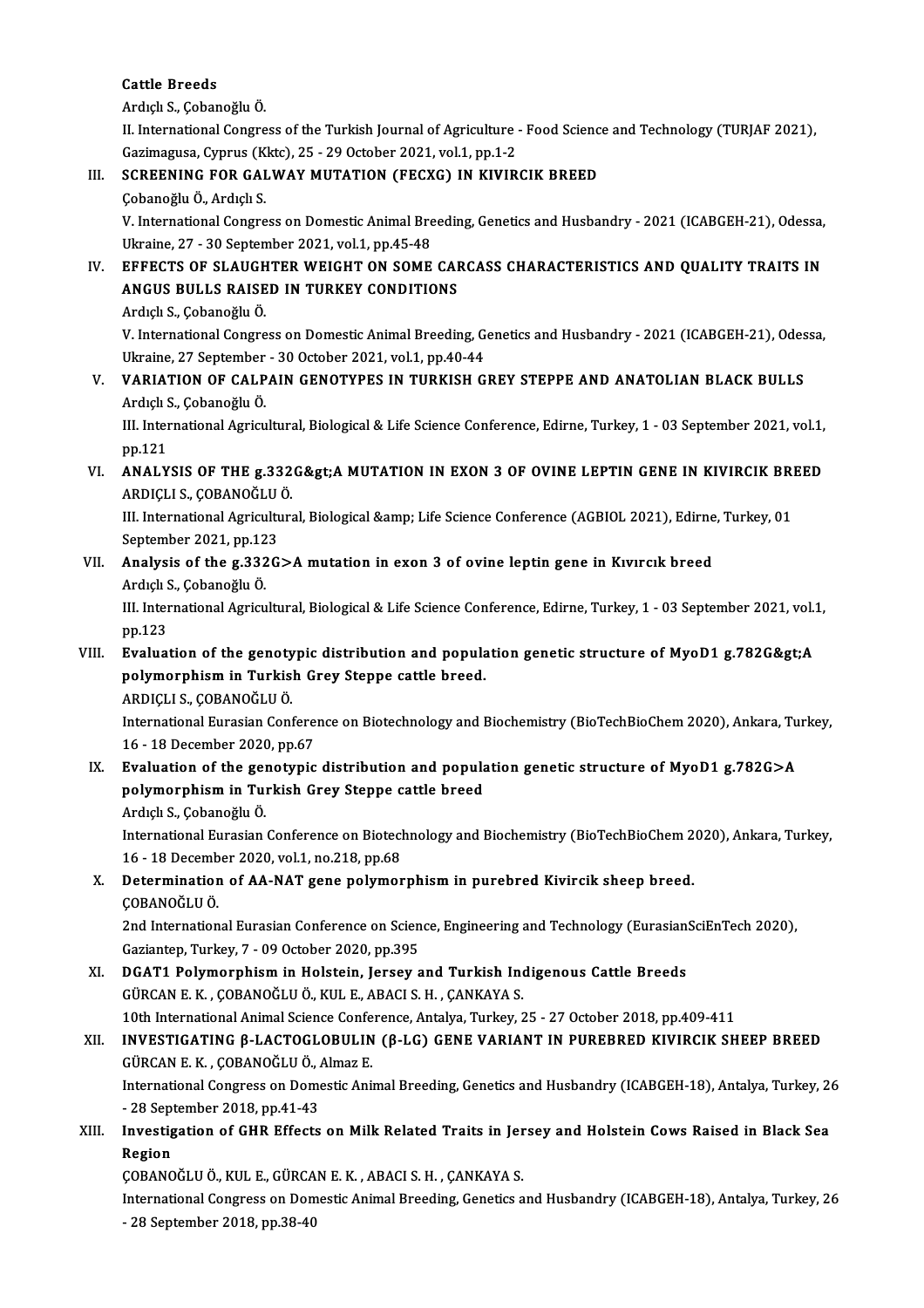| XIV.    | Determination of the genetic polymorphism for GHR gene in Holstein, Jersey and Turkish native<br>cattle breeds                                                       |
|---------|----------------------------------------------------------------------------------------------------------------------------------------------------------------------|
|         | ÇOBANOĞLU Ö., GÜRCAN E. K., KUL E., ABACI S. H., ÇANKAYA S.                                                                                                          |
|         | 8th Balkan Animal Science Conference (BALNIMALCON 2017), Prizren, Serbia, 6 - 08 September 2017, pp.39                                                               |
| XV.     | Identification of the genetic polymorphism for STAT1 and STAT5A genes in Holstein, Jersey and                                                                        |
|         | Turkish native cattle breeds                                                                                                                                         |
|         | ÇOBANOĞLU Ö., GÜRCAN E. K., KUL E., ABACI S. H., ÇANKAYA S.                                                                                                          |
|         | 8th Balkan Animal Science Conference (BALNIMALCON 2017), Prizren, Serbia, 6 - 08 September 2017, pp.35                                                               |
| XVI.    | Association between STAT1 gene polymorphism and milk production traits in Turkish native cattle                                                                      |
|         | breeds<br>ÇOBANOĞLU Ö., GÜRCAN E. K., ÇANKAYA S., KUL E., ABACI H. S.                                                                                                |
|         | 1th International Conference Science and Production (TASP 2016), Bangkok, Thailand, 26 - 29 July 2016                                                                |
| XVII.   | Yabancı Dilin Veteriner Hekimliği Açısından Önemi.                                                                                                                   |
|         | ÇOBANOĞLU Ö.                                                                                                                                                         |
|         | Veteriner Hekimlik Sektörü Sektörel Panorama VESSPA 2015. Uludağ Üniv. Veteriner Fakültesi., Turkey, 10 October                                                      |
|         | 2015                                                                                                                                                                 |
| XVIII.  | The effect of DGAT1 on milk production traits in Turkish Holstein and Jersey cattle breeds.<br>ÇOBANOĞLU Ö., GÜRCAN E. K., ÇANKAYA S., KUL E., ABACI S. H., ÜLKER M. |
|         | 7th Balkan Animal Conference (BALNIMALCON 2015), Ilidza-Sarajevo, Bosnia And Herzegovina, 3 - 06 June 2015                                                           |
| XIX.    | A discussion about the Buffalo Genome Example of growth hormone gene.                                                                                                |
|         | KÖK S., ATALAY S., ÇOBANOĞLU Ö., GÜRCAN E. K., BALCI F., SOYSAL M. İ.                                                                                                |
|         | 8th Asian Buffalo Congress, İstanbul, Turkey, 21 - 25 April 2015                                                                                                     |
| XX.     | Siyah Alaca Sığırlarda DGAT1 Gen Polimorfizminin Süt Verimi ve Bileşenleri Üzerine Etkisi.                                                                           |
|         | ÇOBANOĞLU Ö., GÜRCAN E. K., ÇANKAYA S., KUL E., ABACI S. H., ÜLKER M.                                                                                                |
|         | Uludağ Üniversitesi Bilgilendirme ve AR-GE Günleri, Bursa, Turkey, 11 - 13 November 2014                                                                             |
| XXI.    | Jersey ineklerinde test günü süt verimi ve süt bileşenleri üzerine bazı faktörlerin etkileri.                                                                        |
|         | ÇOBANOĞLU Ö., ÇANKAYA S., GÜRCAN E. K., KUL E., ÜLKER M., ABACI S. H.                                                                                                |
|         | 5. Ulusal Veteriner Zootekni Kongresi, Burdur, Turkey, 29 May - 01 June 2014                                                                                         |
| XXII.   | The effect of STAT5A gene on milk production and milk composition traits in Turkish Holstein cattle.                                                                 |
|         | ÇOBANOĞLU Ö., ÇANKAYA S., GÜRCAN E. K., KUL E., Ülker M., ABACI S. H.                                                                                                |
|         | International Symposium on Sustainable Development, ISSD 2014, Saraybosna, Bosnia And Herzegovina, 15 - 18<br>May 2014                                               |
| XXIII.  | İlkine Buzağılamış Siyah Alaca ırkı sığırlarda test günü süt verimi ve süt bileşenleri üzerine                                                                       |
|         | laktasyon dönemi ve örnek alma mevsiminin etkileri.                                                                                                                  |
|         | ÇOBANOĞLU Ö., GÜRCAN E. K., ÇANKAYA S., KUL E., ABACI S. H., ÜLKER M.                                                                                                |
|         | Uluslararası Katılımlı Süt Sığırcılığı Sempozyumu, 24 - 25 April 2014                                                                                                |
| XXIV.   | Siyah Alaca sığırlarında laktasyon eğrisinin Wood ve Wilmink modelleri ile karşılaştırılması.                                                                        |
|         | YAYLA D., ÇETİN A., TÜZÜN E., KIRDAR F. E., CAN T., ÇOBANOĞLU Ö., GÜRCAN E. K.                                                                                       |
|         | X. Ulusal Zootekni Öğrenci Kongresi, Kayseri, Turkey, 23 April 2014                                                                                                  |
| XXV.    | The association between calpain and calpastatin gene polymorphism and meat tenderness in beef                                                                        |
|         | cattle.                                                                                                                                                              |
|         | KÖK S., ÇOBANOĞLU Ö., GÜRCAN E. K., SOYSAL M. İ.                                                                                                                     |
|         | The 6th Balkan Animal Conference (BALNIMALCON 2013), Tekirdağ, Turkey, 3 - 05 October 2013                                                                           |
| XXVI.   | Balıklarda Yapılan Sitogenetik Çalışmaların Tanıtılması<br>YAYLA D., KOÇ F., YAĞCILAR Ç., TEYKİN E. E., GENÇ S., ÇOBANOĞLU Ö., GÜRCAN E. K.                          |
|         | 9. Ulusal Zootekni Öğr. Kongresi, Erzurum, Turkey, 23 - 25 May 2013                                                                                                  |
| XXVII.  | Glutatyon, Önemi ve Polimorfizmi.                                                                                                                                    |
|         | KIYICI H., GÜRCAN E. K., ÇOBANOĞLU Ö.                                                                                                                                |
|         | 8. Ulusal Zootekni Öğrenci Kongresi. Harran Üniversitesi., Şanlıurfa, Turkey, 22 - 23 May 2012                                                                       |
| XXVIII. | Kök Hücre Biyolojisinde Temel Kavramlar ve Uygulama Alanları.                                                                                                        |
|         | ÇOBANOĞLU Ö.                                                                                                                                                         |
|         |                                                                                                                                                                      |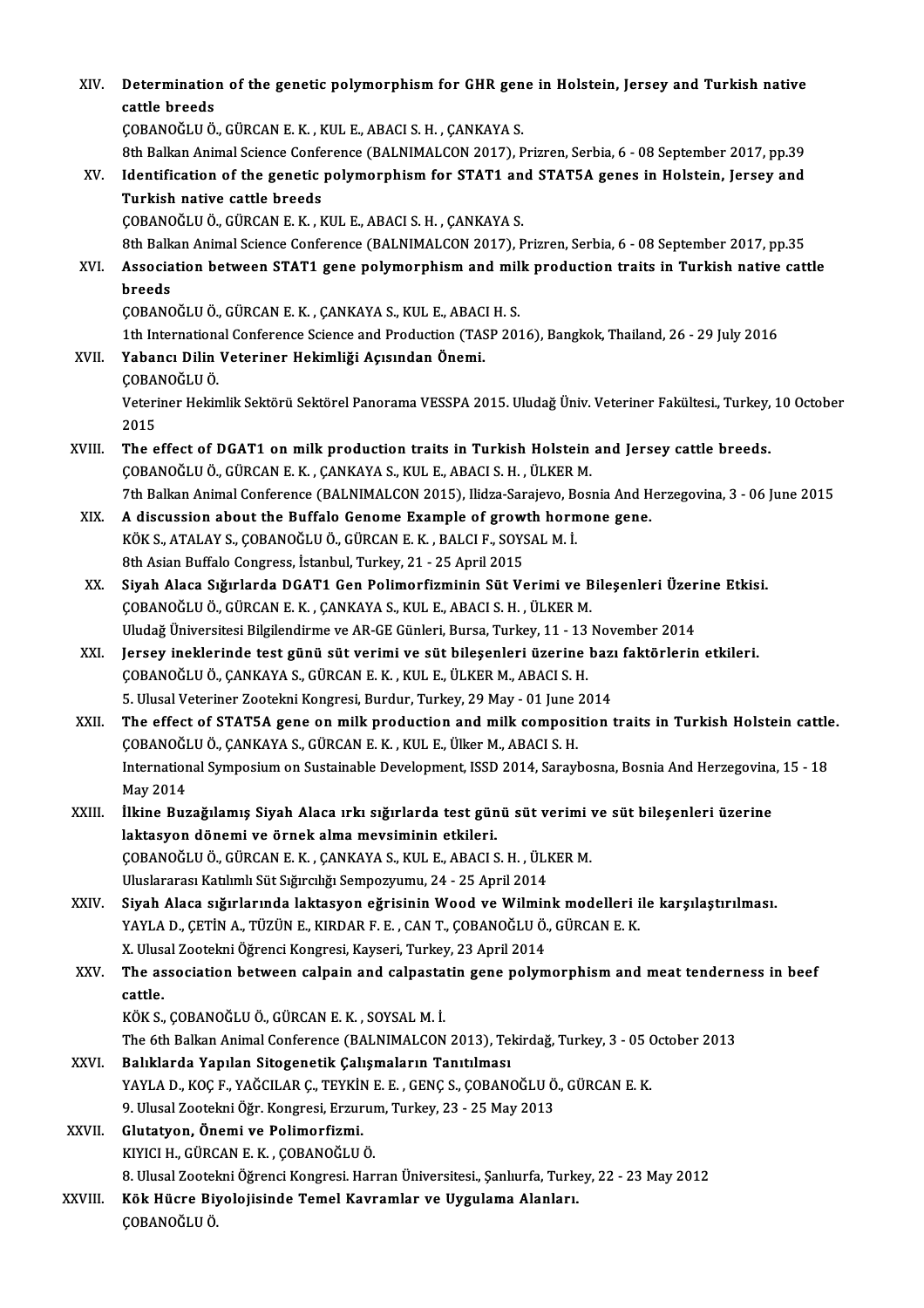Kök Hücre ve Gen Tedavisi Konferansı. Uludağ Üniversitesi Veteriner Fakültesi Genetik Anabilim Dalı., Bursa,<br>Turkay, 27 February 2012 Kök Hücre ve Gen Tedavisi<br>Turkey, 27 February 2012<br>Hawrangal Ünatimde Biv Kök Hücre ve Gen Tedavisi Konferansı. Uludağ Üni<br>Turkey, 27 February 2012<br>XXIX. Hayvansal Üretimde Biyoteknoloji Kullanımı.<br>CÜPCAN E K. CORANOČULÖ

Turkey, 27 February 2012<br>Hayvansal Üretimde Biyoteknoloji Kullanımı.<br>GÜRCAN E. K. , ÇOBANOĞLU Ö. 7. Ulusal Zootekni Öğrenci Kongresi.. Adnan Menderes Üniversitesi., Aydın, Turkey, 20 - 22 May 2011 GÜRCAN E. K. , ÇOBANOĞLU Ö.<br>7. Ulusal Zootekni Öğrenci Kongresi.. Adnan Menderes Üniversitesi., Aydın, Turkey, 20 - 22 May 2011<br>XXX. Karacabey Merinos x Kıvırcık Melezi Koyunlarda Kan Potasyum Tiplerinin ve Hematokrit<br> Değerlerinin Belirlenmesi.<br>GÜRCAN E.K., ÇOBANOĞLU Ö. Karacabey Merinos x Kıvırc<br>Değerlerinin Belirlenmesi.<br>GÜRCAN E. K. , ÇOBANOĞLUÖ.<br>Atatürk Üniversitesi 6 Hlusel Z AtatürkÜniversitesi6.UlusalZootekniBilimKongresi.,Erzurum,Turkey,24 -26 June 2009 GÜRCAN E. K. , ÇOBANOĞLU Ö.<br>Atatürk Üniversitesi 6. Ulusal Zootekni Bilim Kongresi., Erzurui<br>XXXI. Çiftlik Hayvanlarında Sitogenetik Çalışmaları ve Önemi.<br>CÜRCAN E.K... CORANOĞLU Ö. Atatürk Üniversitesi 6. Ulusal Z<br>Çiftlik Hayvanlarında Sitoge<br>GÜRCAN E. K. , ÇOBANOĞLU Ö.<br>E. Ulusal Zaatalmi Öğrensi Kan 5.UlusalZootekniÖğrenciKongresi.GaziosmanpaşaÜniversitesi.,Tokat,Turkey,21 -22May2009 XXXII. Koyunlarda Glutatyon Polimorizmi ve Çeşitli Verim Özellikleri Arasındaki İlişkiler. GÜRCANE.K. ,ÇOBANOĞLUÖ. Koyunlarda Glutatyon Polimorizmi ve Çeşitli Verim Özellikleri Arasındaki İlişkiler.<br>GÜRCAN E. K. , ÇOBANOĞLU Ö.<br>19. Ulusal Biyoloji Kongresi. Karadeniz Teknik Üniversitesi., Trabzon, Turkey, 23 - 27 June 2008<br>Giftlik Haywa GÜRCAN E. K. , ÇOBANOĞLU Ö.<br>19. Ulusal Biyoloji Kongresi. Karadeniz Teknik Üniversitesi., Trabzon, Turkey, 23 - 27 June 2008<br>19. Yürklik Hayvanlarında Ekonomik Verim Özelliklerine Sahip Genlerin Belirlenmesinde Kullanılan<br> 19. Ulusal Biyoloji Kongr<br>Çiftlik Hayvanlarında<br>Moleküler Yöntemler.<br>CORANOČULÖ CÜRCAN Çiftlik Hayvanlarında Ekon<br>Moleküler Yöntemler.<br>ÇOBANOĞLU Ö., GÜRCAN E. K.<br>10 Illucal Biyalaji Kansresi, K. Moleküler Yöntemler.<br>ÇOBANOĞLU Ö., GÜRCAN E. K.<br>19. Ulusal Biyoloji Kongresi. Karadeniz Teknik Üniversitesi., Trabzon, Turkey, 23 - 27 June 2008<br>Dünyada ve Türkiya'de Hayyan Befahı Dunumunun İnsalanmesi. ÇOBANOĞLU Ö., GÜRCAN E. K.<br>19. Ulusal Biyoloji Kongresi. Karadeniz Teknik Üniversitesi., Trabzon, Tur.<br>XXXIV. Dünyada ve Türkiye'de Hayvan Refahı Durumunun İncelenmesi.<br>COBANOĞLU Ö., SOYSAL M. İ. 19. Ulusal Biyoloji Kongresi. I<br>Dünyada ve Türkiye'de Ha<br>ÇOBANOĞLU Ö., SOYSAL M. İ.<br>4. Illusal Zaatalmi Öğrensi Ko 4.UlusalZootekniÖğrenciKongresi.OndokuzMayısÜniversitesi.,Samsun,Turkey,15 -17May2008 COBANOĞLU Ö., SOYSAL M. İ.<br>4. Ulusal Zootekni Öğrenci Kongresi. Ondokuz Mayıs Üniversitesi., Samsun, Turkey, 15 - 17 May 2008<br>XXXV. Anatolian Water Buffaloes husbandry in Turkey: Preliminary results on somatic characte 4. Ulusal Zootekni Öğrenci Kongresi. Ondokuz Mayıs Üniversitesi., Samsun,<br>Anatolian Water Buffaloes husbandry in Turkey: Preliminary res<br>SOYSAL M. İ. , TUNA Y. T. , GÜRCAN E. K. , ÖZKAN ÜNAL E., ÇOBANOĞLU Ö.<br>The 9th World Anatolian Water Buffaloes husbandry in Turkey:<br>SOYSAL M. İ., TUNA Y. T., GÜRCAN E. K., ÖZKAN ÜNAL<br>The 8th World Buffalo Congress, 19 - 22 October 2007<br>Verli Hawyan Conetik Kaynakları Karuma Süresi 1 SOYSAL M. İ. , TUNA Y. T. , GÜRCAN E. K. , ÖZKAN ÜNAL E., ÇOBANOĞLU Ö.<br>The 8th World Buffalo Congress, 19 - 22 October 2007<br>XXXVI. Yerli Hayvan Genetik Kaynakları Koruma Süresi ve Hayvancılık Teknolojileri Fikri Mülkiy The 8th World Buffalo Congress, 19 - 22 October 2007<br>Yerli Hayvan Genetik Kaynakları Koruma Süresi ve Hayvancılık To<br>Kapsamına Girer mi?<br>SOYSAL M. İ. , GÜRCAN E. K. , TUNA Y. T. , ÖZKAN ÜNAL E., ÇOBANOĞLU Ö. Yerli Hayvan Genetik Kaynakları Koruma Süresi ve Hayvancılık T<br>Kapsamına Girer mi?<br>SOYSAL M. İ. , GÜRCAN E. K. , TUNA Y. T. , ÖZKAN ÜNAL E., ÇOBANOĞLU Ö.<br>E. Ulusel Zoetelmi Bilim Kongresi Yügüneü Yıl Üniversitesi, Van Turk Kapsamına Girer mi?<br>SOYSAL M. İ. , GÜRCAN E. K. , TUNA Y. T. , ÖZKAN ÜNAL E., ÇOBANOĞLU Ö.<br>5. Ulusal Zootekni Bilim Kongresi. Yüzüncü Yıl Üniversitesi., Van, Turkey, 5 - 08 September 2007<br>Türkiye'de ve Dünye'de Yerli Hayya SOYSAL M. İ. , GÜRCAN E. K. , TUNA Y. T. , ÖZKAN ÜNAL E., ÇOBANOĞLU Ö.<br>5. Ulusal Zootekni Bilim Kongresi. Yüzüncü Yıl Üniversitesi., Van, Turkey, 5 - 08<br>XXXVII. Türkiye'de ve Dünya'da Yerli Hayvan Gen Kaynaklarının Kor 5. Ulusal Zootekni Bilim Kong<br><mark>Türkiye'de ve Dünya'da Y</mark><br>ÇOBANOĞLU Ö., SOYSAL M. İ.<br><sup>2. Hivsal Zastelmi Öğrengi Ko</sup> Türkiye'de ve Dünya'da Yerli Hayvan Gen Kaynaklarının Korunması.<br>ÇOBANOĞLU Ö., SOYSAL M. İ.<br>3. Ulusal Zootekni Öğrenci Kongresi. Kahramanmaraş Sütçü İmam Üniversitesi., Kahramanmaraş, Turkey, 17 - 18<br>May 2007 COBANOĞI<br>3. Ulusal Zo<br>May 2007<br>Eine Man 3. Ulusal Zootekni Öğrenci Kongresi. Kahramanmaraş Sütçü İmam Ünive<br>May 2007<br>XXXVIII. Fine-Mapping of twinning rate QTL on Bovine Chromosome 14. May 2007<br>Fine-Mapping<br>ÇOBANOĞLU Ö.<br>ISAC 2006-2011 Fine-Mapping of twinning rate QTL on Bovine Chromosome 14.<br>COBANOĞLU Ö.<br>ISAG 2006, 30th International Conference on Animal Genetics, Porto Seguro, Belo Horizonte, BA, Brazil, 20 - 25<br>August 2006 COBANOĞLU<br>ISAG 2006, 30<br>August 2006<br>Conomo ser ISAG 2006, 30th International Conference on Animal Genetics, Porto Seguro, Belo Horizont<br>August 2006<br>XXXIX. Genome screen for twinning rate QTL in four North American Holstein families. August 2006<br>Genome scree<br>ÇOBANOĞLU Ö.<br>ISAC 2004 the i Genome screen for twinning rate QTL in four North American Holstein families.<br>ÇOBANOĞLU Ö.<br>ISAG 2004, the 29th International Conference on Animal Genetics, Meiji University, Tokyo, Japan, 11 - 16<br>Sentember 2004 COBANOĞLU Ö.<br>ISAG 2004, the 29<br>September 2004<br>Tarsated devek ISAG 2004, the 29th International Conference on Animal Genetics, Meiji Unive<br>September 2004<br>XL. Targeted development of microsatellite markers from Bovine BACs.<br>CORANOČULÖ September 200<br>Targeted deve<br>ÇOBANOĞLU Ö.<br>ISAC 2000 27t ISAG 2000, 27th International Conference of Animal Genetics, Minnesota, United States Of America, 22 - 26 July<br>2000 ÇOBANOĞLU Ö XLI. Reproductive performance of beef cows with divergent geneticmerit for milk production ÇOBANOĞLUÖ. ASAS'99, İndianapolis, United States Of America, 21 - 23 July 1999, vol.77